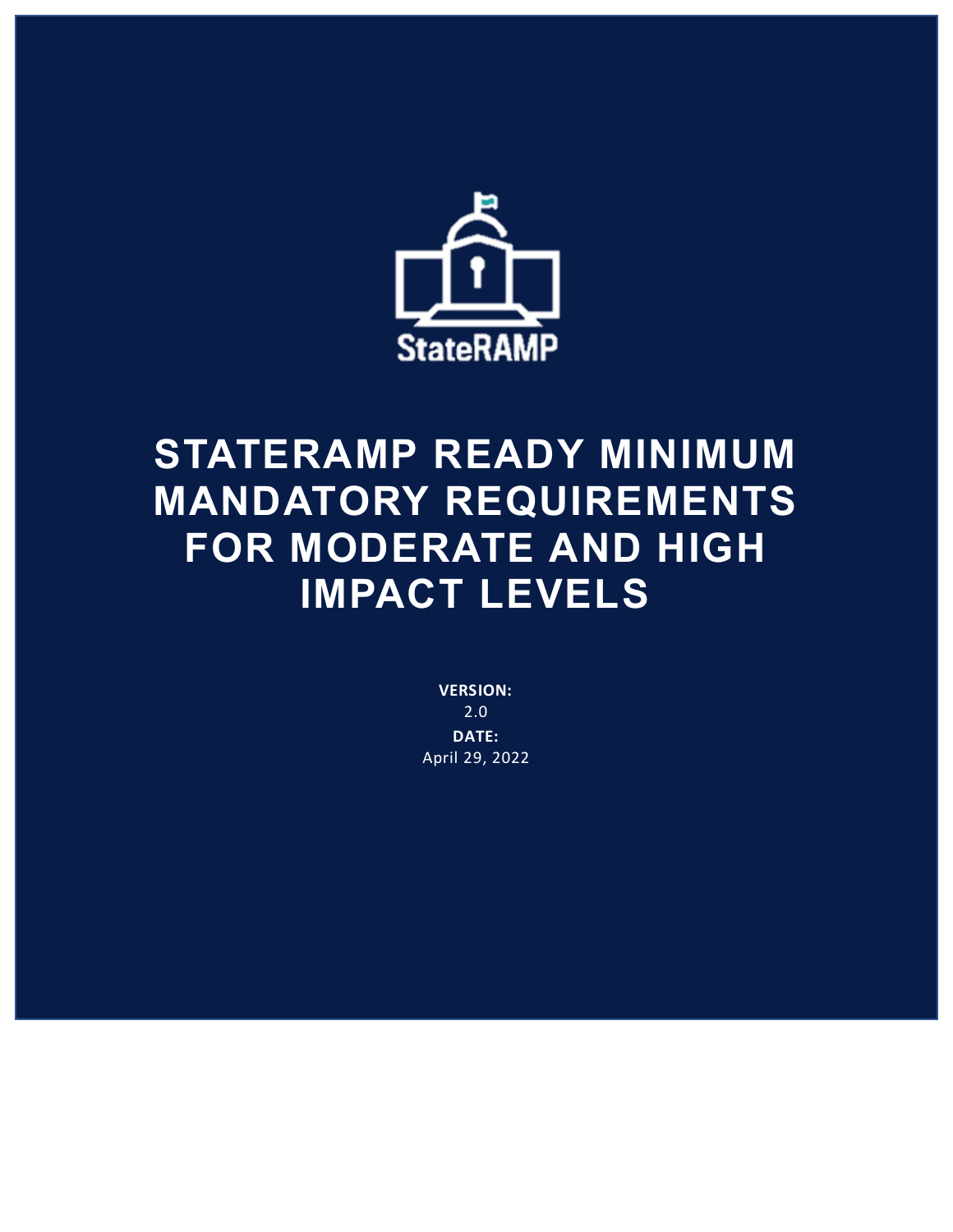

## **DOCUMENT REVISION HISTORY**

| Date       | <b>Description</b>                                                                        | <b>Version</b> | <b>Governance Body</b>                                      |
|------------|-------------------------------------------------------------------------------------------|----------------|-------------------------------------------------------------|
| 12/17/2020 | <b>Original Publication</b>                                                               | 1.0            | <b>StateRAMP Steering Committee</b>                         |
| 08/11/2021 | Added User Guide and<br>SOD to document list.                                             | 1.1            | Julia Miller                                                |
| 09/16/2021 | Style updates to<br>Minimum Mandates<br>table                                             | 1.2            | Shea Simpson                                                |
| 4/29/2022  | <b>Update Requirements</b><br>for Ready specific to<br>Moderate and High<br>Impact Levels | 2.0            | <b>StateRAMP Standards &amp; Technical</b><br>Committee and |

This document will be reviewed at the discretion of the StateRAMP Board a frequency no less than annually.

## **StateRAMP Status Progression**

StateRAMP is designed to allow service providers to progress through five security statuses, including: Active, Ready, In Process, Pending, and Authorized. Additionally, a Provisional status may be assigned by a State if the State determines a provider's Security Package meets most critical controls but not all. To be eligible for Provisional Status, the provider must meet the minimum mandatory requirements below.

## **Achieving Ready Status**

To achieve Ready Status, a service provider must meet the minimum mandatory requirements outlined in this document. The minimum mandates are specific to Low Impact Levels and Moderate/High impact levels.

StateRAMP developed the minimum mandatory requirements for Ready with input from State, CSP, and security experts. It is the goal of StateRAMP to help mature and grow the service provider community and in doing so, improve the security profile for state and local government. StateRAMP will verify that providers meet the intent of the security requirements as appropriate and fit for purpose.

Templates and guidance will be maintained and published on [www.stateramp.org.](http://www.stateramp.org/)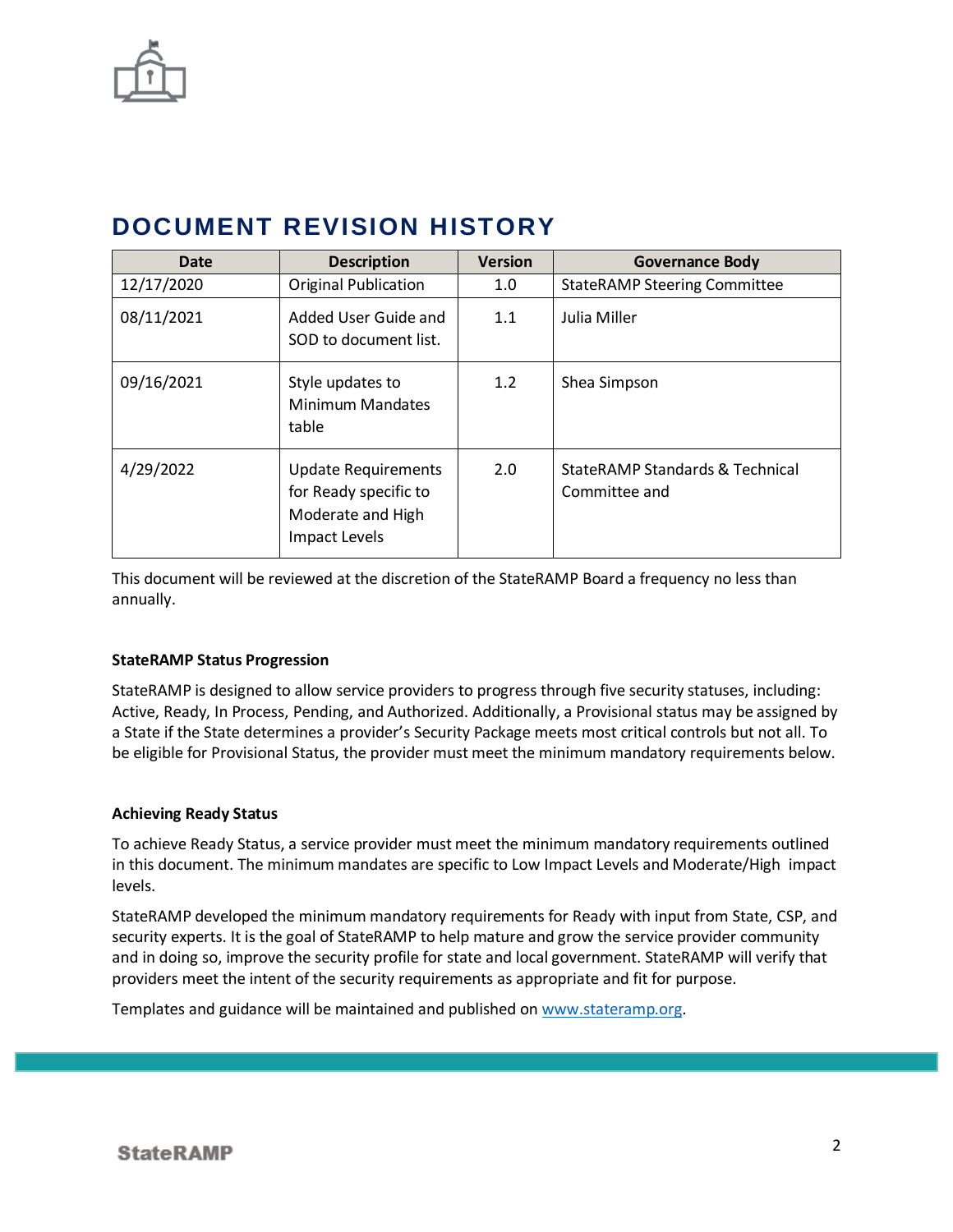

To achieve Ready Status, a service provider must meet these minimum mandatory requirements.

|                |                                                                                                                                                              | Compliant? |    |     |  |
|----------------|--------------------------------------------------------------------------------------------------------------------------------------------------------------|------------|----|-----|--|
| $\#$           | StateRAMP Mandates for Ready - Moderate & High Impact Systems                                                                                                | Yes        | No | N/A |  |
| $\mathbf{1}$   | Are modern cryptographic modules consistently used where cryptography is<br>required?                                                                        |            |    |     |  |
|                | <b>Associated NIST Controls</b>                                                                                                                              |            |    |     |  |
|                | Remote Access [AC-17 (2)]                                                                                                                                    |            |    |     |  |
|                | Digital Signatures/Hash [CM-5 (3)]                                                                                                                           |            |    |     |  |
|                | Authentication [IA-5 (1), IA-7]                                                                                                                              |            |    |     |  |
|                | Transmission [SC-8 (1), SC-12, SC-12(2, 3)]                                                                                                                  |            |    |     |  |
|                | Data at Rest [SC-28]                                                                                                                                         |            |    |     |  |
|                | <b>Minimum Required Encryption Cipher Strength</b>                                                                                                           |            |    |     |  |
|                | AES-256                                                                                                                                                      |            |    |     |  |
|                | AES-128                                                                                                                                                      |            |    |     |  |
|                | <b>Required Encryption-In-Transit Protocols</b>                                                                                                              |            |    |     |  |
|                | TLS 1.2 (Compliant)                                                                                                                                          |            |    |     |  |
|                | TLS 1.3 (Compliant)                                                                                                                                          |            |    |     |  |
| $\overline{2}$ | Does the SP use a vulnerability scanner that is updated prior to performing new<br>scans to scan the system for vulnerabilities?                             |            |    |     |  |
|                | <b>Associated NIST Control</b>                                                                                                                               |            |    |     |  |
|                | Vulnerability Scanning [RA-5, RA-5 (1), RA-5 (2)]                                                                                                            |            |    |     |  |
|                | <b>Required</b>                                                                                                                                              |            |    |     |  |
|                | Credentialed scans must be used on all devices, and credentials used must be<br>validated to work properly for scanning purposes.                            |            |    |     |  |
| 3              | Does the SP consistently remediate High vulnerabilities within 30 days, Moderate<br>vulnerabilities within 90 days, and Low vulnerabilities within 180 days? |            |    |     |  |
|                | <b>Associated NIST Control</b>                                                                                                                               |            |    |     |  |
|                | <b>Vulnerability Scanning [RA-5]</b>                                                                                                                         |            |    |     |  |
| 4              | Does the SP and system utilize an audit and event monitoring solution that can<br>support 90 days of online storage and 365 days of event/log data?          |            |    |     |  |
|                | <b>Associated NIST Controls</b>                                                                                                                              |            |    |     |  |
|                | Event Logging [AU-2]                                                                                                                                         |            |    |     |  |
|                |                                                                                                                                                              |            |    |     |  |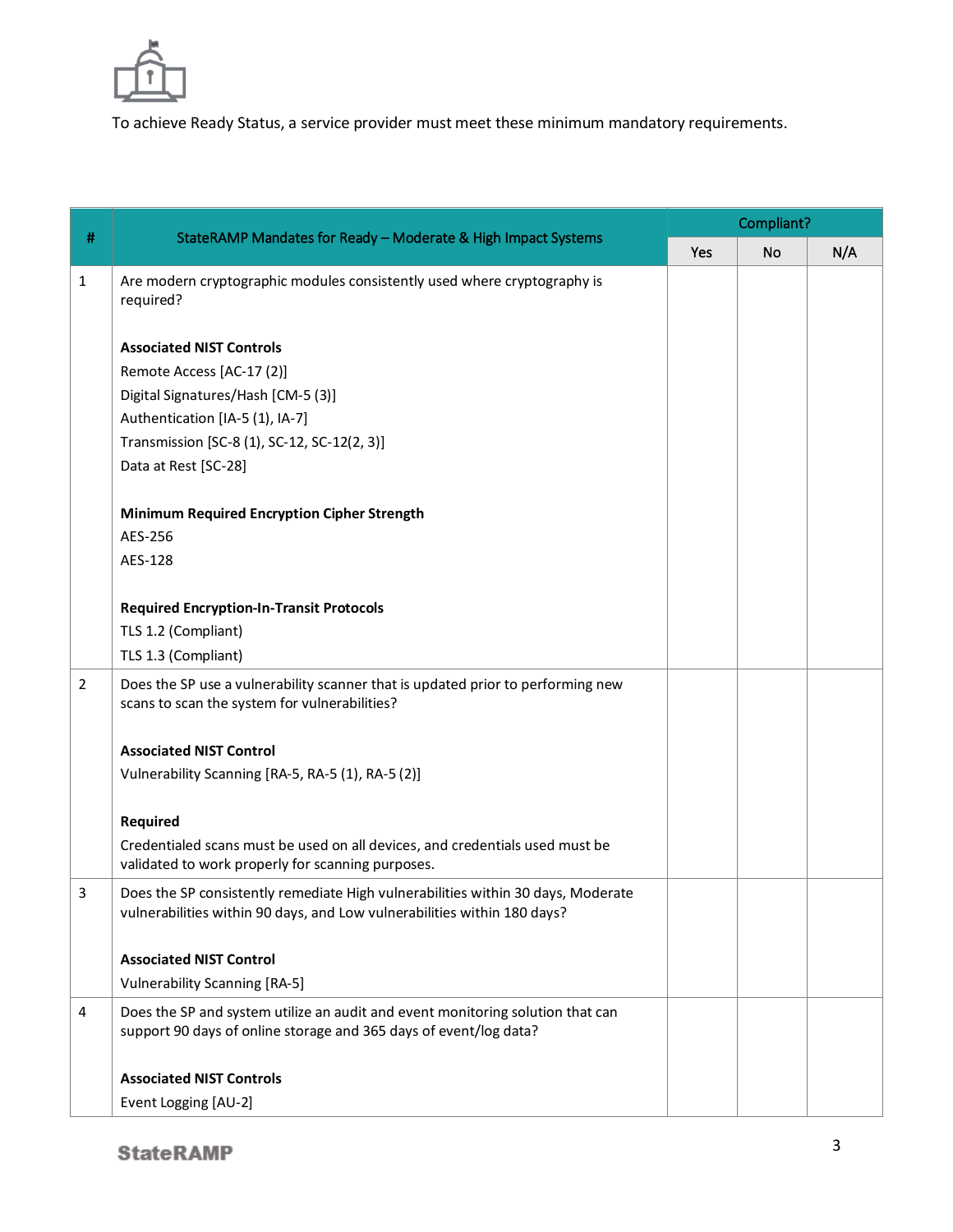

|                |                                                                                                                                                  | Compliant? |           |     |  |
|----------------|--------------------------------------------------------------------------------------------------------------------------------------------------|------------|-----------|-----|--|
| #              | StateRAMP Mandates for Ready - Moderate & High Impact Systems                                                                                    | Yes        | <b>No</b> | N/A |  |
|                | Content of Audit Records [AU-3]                                                                                                                  |            |           |     |  |
|                | Time Stamps [AU-8]                                                                                                                               |            |           |     |  |
|                | Audit Record Retention [AU-11]                                                                                                                   |            |           |     |  |
|                | Audit Record Generation [AU-12]                                                                                                                  |            |           |     |  |
|                | Information System Monitoring [SI-4]                                                                                                             |            |           |     |  |
|                |                                                                                                                                                  |            |           |     |  |
|                | <b>Required</b>                                                                                                                                  |            |           |     |  |
|                | Some form of log aggregation is required. A SIEM is recommended but not required.                                                                |            |           |     |  |
| 5              | Does the system's external DNS solution support DNS Security (DNSSEC) to provide<br>origin authentication and integrity verification assurances? |            |           |     |  |
|                | <b>Associated NIST Controls</b>                                                                                                                  |            |           |     |  |
|                | Secure Name/Address Resolution Service (Auth. Source) [SC-20]                                                                                    |            |           |     |  |
|                | Secure Name/Address Resolution Service (Recursive or Caching Resolver) [SC-21]                                                                   |            |           |     |  |
| 6              | Does the system enforce logical access according to established access control<br>policies?                                                      |            |           |     |  |
|                | <b>Associated NIST Control</b>                                                                                                                   |            |           |     |  |
|                | Access Enforcement [AC-3]                                                                                                                        |            |           |     |  |
|                |                                                                                                                                                  |            |           |     |  |
| $\overline{7}$ | Does the system enforce a limit on the number of invalid login attempts within a 15<br>minute time period?                                       |            |           |     |  |
|                | <b>Associated NIST Control</b>                                                                                                                   |            |           |     |  |
|                | Unsuccessful Logon Attempts [AC-7]                                                                                                               |            |           |     |  |
| 8              | Does the system require multi-factor authentication (MFA) for administrative<br>accounts and functions?                                          |            |           |     |  |
|                |                                                                                                                                                  |            |           |     |  |
|                | <b>Associated NIST Controls</b>                                                                                                                  |            |           |     |  |
|                | Identification and Authentication (Organizational Users) [IA-2]                                                                                  |            |           |     |  |
|                | Identification and Authentication   MFA for Privileged Accounts [IA-2(1)]                                                                        |            |           |     |  |
|                | Identification and Authentication   Local Access to Privileged Accounts [IA-2(3)]                                                                |            |           |     |  |
| 9              | Does the system support Single Sign-On (SSO/SAML)?                                                                                               |            |           |     |  |
|                | <b>Associated NIST Controls</b>                                                                                                                  |            |           |     |  |
|                | Identification and Authentication   Non-Organizational Users [IA-8]                                                                              |            |           |     |  |
| 10             | Does the system ensure secure separation of customer data?                                                                                       |            |           |     |  |
|                |                                                                                                                                                  |            |           |     |  |
|                | <b>Associated NIST Control</b>                                                                                                                   |            |           |     |  |
|                | Information Flow Enforcement [SC-4]                                                                                                              |            |           |     |  |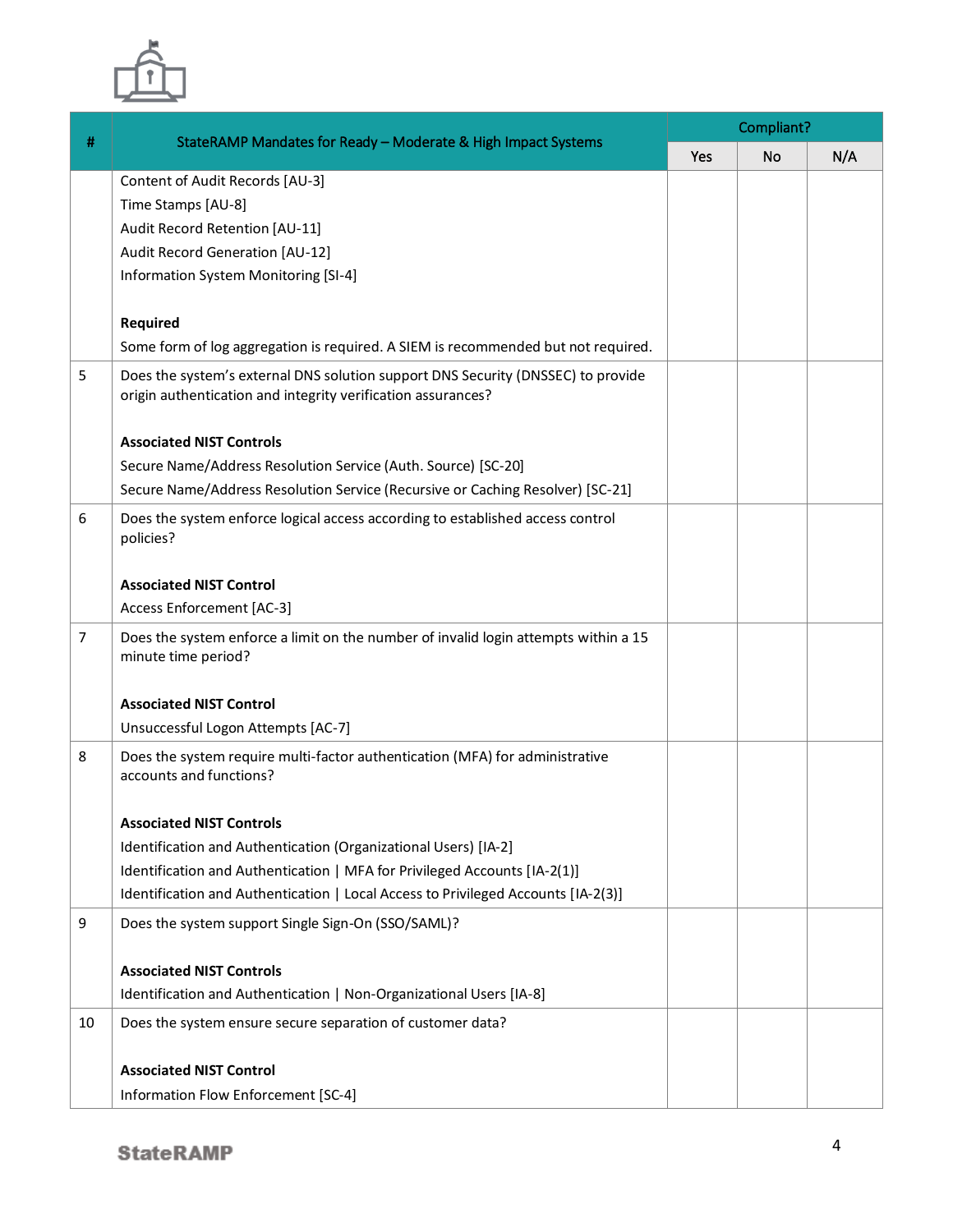

| #  | StateRAMP Mandates for Ready - Moderate & High Impact Systems                                                                                  | Compliant? |           |     |  |
|----|------------------------------------------------------------------------------------------------------------------------------------------------|------------|-----------|-----|--|
|    |                                                                                                                                                | Yes        | <b>No</b> | N/A |  |
| 11 | Does the system have the capability to detect, contain, and eradicate malicious<br>software?                                                   |            |           |     |  |
|    | <b>Associated NIST Controls</b>                                                                                                                |            |           |     |  |
|    | Maintenance Tools   Inspect Media [MA-3 (2)]                                                                                                   |            |           |     |  |
|    | Malicious Code Protection [SI-3]                                                                                                               |            |           |     |  |
|    | Malicious Code Protection   Central Management [SI-3 (1)]                                                                                      |            |           |     |  |
|    | Malicious Code Protection   Automatic Updates [SI-3 (2)]                                                                                       |            |           |     |  |
|    | Malicious Code Protection   Non-signature Based Detection [SI-3 (7)]                                                                           |            |           |     |  |
| 12 | Does the system protect audit information from unauthorized access, modification, and<br>deletion?                                             |            |           |     |  |
|    | <b>Associated NIST Controls</b>                                                                                                                |            |           |     |  |
|    | Audit Reduction and Report Generation [AU-7]                                                                                                   |            |           |     |  |
|    | Protection of Audit Information [AU-9]                                                                                                         |            |           |     |  |
| 13 | Does the SP have the capability to recover the system to a known and functional<br>state following an outage, breach, DoS attack, or disaster? |            |           |     |  |
|    | <b>Associated NIST Controls</b>                                                                                                                |            |           |     |  |
|    | Contingency Plan [CP-2]                                                                                                                        |            |           |     |  |
|    | Contingency Plan   Capacity Planning [CP-2 (2)]                                                                                                |            |           |     |  |
|    | Contingency Plan   Resume Mission and Business Functions [CP-2 (3)]                                                                            |            |           |     |  |
|    | System Backup [CP-9]                                                                                                                           |            |           |     |  |
|    | System Recovery and Reconstitution [CP-10]                                                                                                     |            |           |     |  |
| 14 | Does the SP maintain a current, complete, and accurate inventory of the information<br>system software, hardware, and network components?      |            |           |     |  |
|    | <b>Associated NIST Control</b>                                                                                                                 |            |           |     |  |
|    | System Component Inventory [CM-8]                                                                                                              |            |           |     |  |
| 15 | Does the SP follow a formal change control process that includes a security impact<br>assessment?                                              |            |           |     |  |
|    |                                                                                                                                                |            |           |     |  |
|    | <b>Associated NIST Controls</b>                                                                                                                |            |           |     |  |
|    | Configuration Change Control [CM-3]                                                                                                            |            |           |     |  |
|    | Impact Analysis [CM-4]                                                                                                                         |            |           |     |  |
|    | <b>Required</b>                                                                                                                                |            |           |     |  |
|    | Some form of automation must be used within the change control process.                                                                        |            |           |     |  |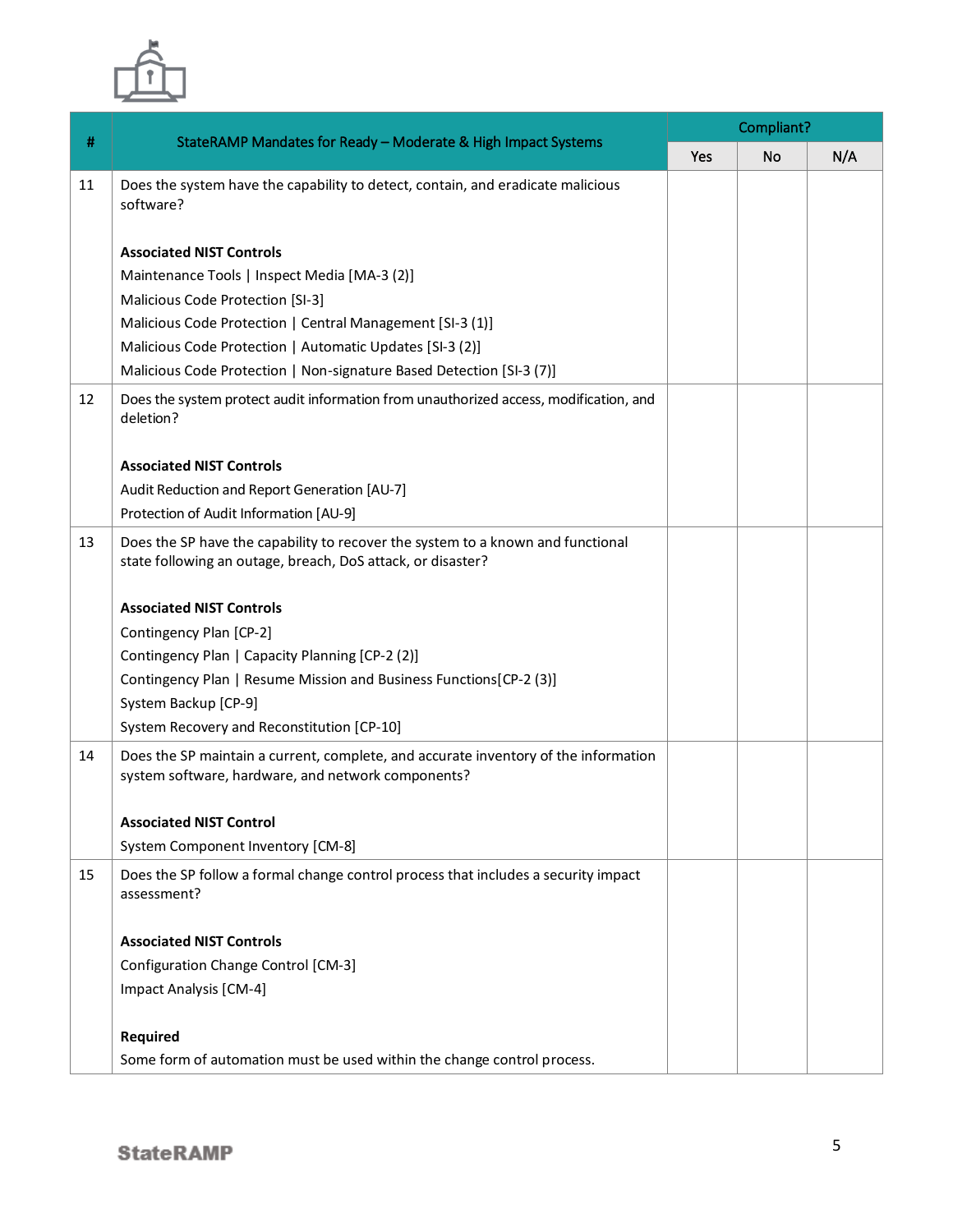

|    | StateRAMP Mandates for Ready - Moderate & High Impact Systems                                                       | Compliant? |           |     |  |
|----|---------------------------------------------------------------------------------------------------------------------|------------|-----------|-----|--|
| #  |                                                                                                                     | Yes        | <b>No</b> | N/A |  |
| 16 | Does the SP employ automated mechanisms to detect inventory and configuration<br>changes?                           |            |           |     |  |
|    | <b>Associated NIST Controls</b>                                                                                     |            |           |     |  |
|    | Baseline Configuration   Automation [CM-2(2)]                                                                       |            |           |     |  |
|    | Configuration Settings   Automated Mgmt., Application & Verification [CM-6(1)]                                      |            |           |     |  |
|    | System Component Inventory   Automated Unauthorized Component Detection<br>$[CM-8(3)]$                              |            |           |     |  |
| 17 | Does the SP prevent unauthorized changes to the system?                                                             |            |           |     |  |
|    | <b>Associated NIST Controls</b>                                                                                     |            |           |     |  |
|    | Access Restriction for Change [CM-5]                                                                                |            |           |     |  |
|    | Access Restriction for Change   Automated Access Enforcement & Audit Records<br>$[CM-5(1)]$                         |            |           |     |  |
|    | Access Restriction for Change   Privilege Limitation for Production and Operation<br>$[CM-5(5)]$                    |            |           |     |  |
| 18 | Does the SP scan for configuration settings on systems in the environment?                                          |            |           |     |  |
|    | <b>Associated NIST Control</b>                                                                                      |            |           |     |  |
|    | Configuration Settings [CM-6]                                                                                       |            |           |     |  |
|    | Preference                                                                                                          |            |           |     |  |
|    | <b>SCAP</b> scans                                                                                                   |            |           |     |  |
| 19 | Does the SP ensure that all non-essential services, functions, and ports are disabled<br>on the information system? |            |           |     |  |
|    | <b>Associated NIST Control</b>                                                                                      |            |           |     |  |
|    | Least Functionality [CM-7]                                                                                          |            |           |     |  |
| 20 | Does the SP perform regular maintenance on the system that is tracked, approved                                     |            |           |     |  |
|    | and tested prior to implementation?                                                                                 |            |           |     |  |
|    | <b>Associated NIST Controls</b>                                                                                     |            |           |     |  |
|    | Controlled Maintenance [MA-2]                                                                                       |            |           |     |  |
|    | Flaw Remediation [SI-2]                                                                                             |            |           |     |  |
| 21 | Does the SP have an Incident Response Plan and does the SP perform incident<br>response testing?                    |            |           |     |  |
|    |                                                                                                                     |            |           |     |  |
|    | <b>Associated NIST Control</b>                                                                                      |            |           |     |  |
|    | Incident Response Testing [IR-3]                                                                                    |            |           |     |  |
|    | Incident Response Plan [IR-8]                                                                                       |            |           |     |  |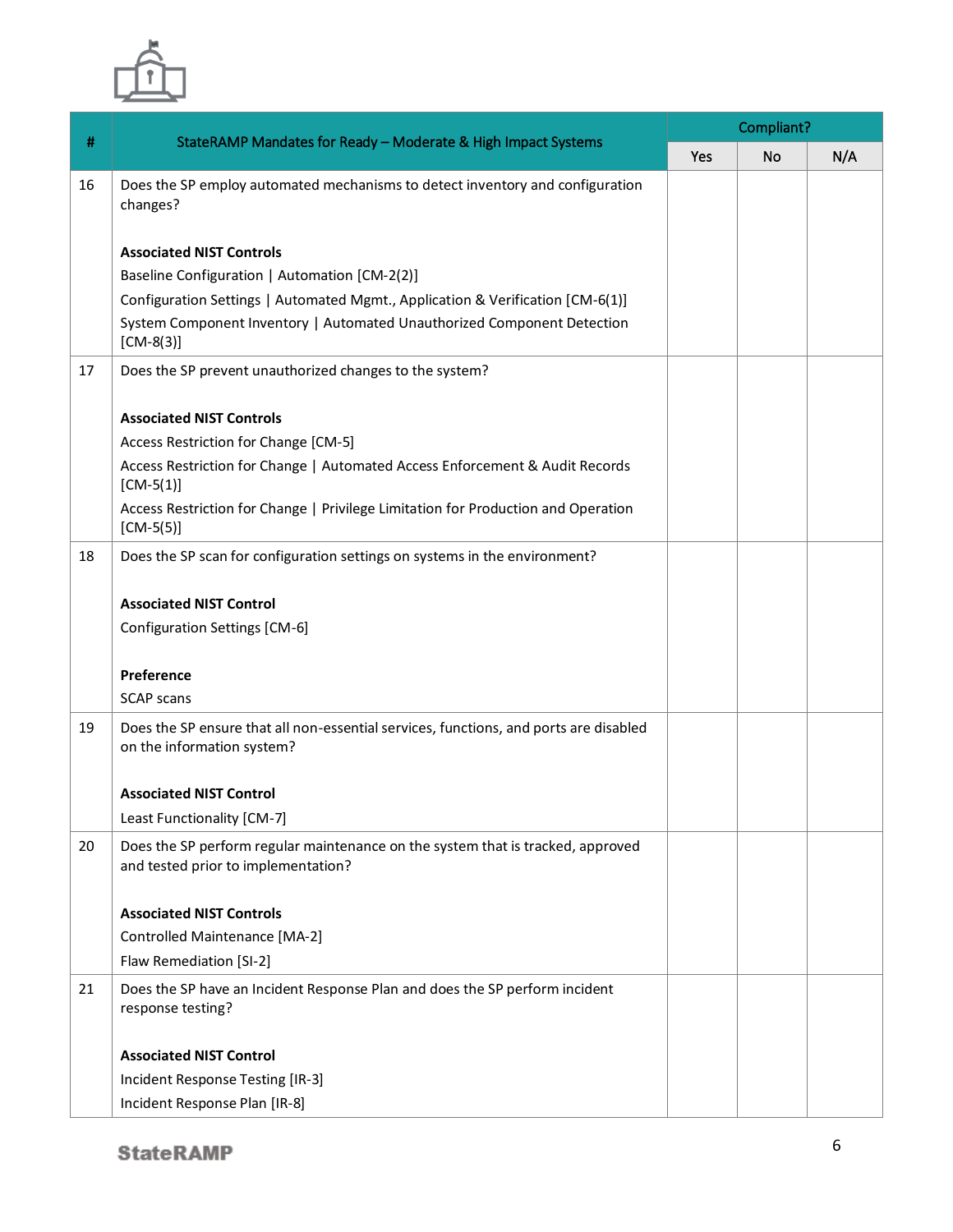

|    | StateRAMP Mandates for Ready - Moderate & High Impact Systems                                                                               | Compliant? |           |     |  |
|----|---------------------------------------------------------------------------------------------------------------------------------------------|------------|-----------|-----|--|
| #  |                                                                                                                                             | Yes        | <b>No</b> | N/A |  |
| 22 | Does the SP have a Configuration Management Plan?                                                                                           |            |           |     |  |
|    |                                                                                                                                             |            |           |     |  |
|    | <b>Associated NIST Controls</b>                                                                                                             |            |           |     |  |
|    | Configuration Management Plan [CM-9]                                                                                                        |            |           |     |  |
|    | User-Installed Software [CM-11]                                                                                                             |            |           |     |  |
| 23 | Does the SP have a Contingency Plan and a fully developed Contingency Plan test<br>plan in accordance with NIST Special Publication 800-34? |            |           |     |  |
|    |                                                                                                                                             |            |           |     |  |
|    | <b>Associated NIST Controls</b>                                                                                                             |            |           |     |  |
|    | Contingency Plan [CP-2]                                                                                                                     |            |           |     |  |
|    | Telecommunications Services [CP-8]                                                                                                          |            |           |     |  |
| 24 | Does the SP back up the information system and information system                                                                           |            |           |     |  |
|    | documentation?                                                                                                                              |            |           |     |  |
|    | <b>Associated NIST Control</b>                                                                                                              |            |           |     |  |
|    | Information System Backup [CP-9]                                                                                                            |            |           |     |  |
| 25 | Does the SP conduct code analysis for internally developed code?                                                                            |            |           |     |  |
|    |                                                                                                                                             |            |           |     |  |
|    | <b>Associated NIST Control</b>                                                                                                              |            |           |     |  |
|    | Developer Testing and Evaluation [SA-11]                                                                                                    |            |           |     |  |
| 26 | Does the SP restrict physical system access to only authorized personnel?                                                                   |            |           |     |  |
|    | <b>Associated NIST Controls</b>                                                                                                             |            |           |     |  |
|    | Physical Access Authorizations [PE-2]                                                                                                       |            |           |     |  |
|    | Physical Access Control [PE-3]                                                                                                              |            |           |     |  |
|    | Access Control for Transmission [PE-4]                                                                                                      |            |           |     |  |
|    | Access Control for Output Devices [PE-5]                                                                                                    |            |           |     |  |
|    | Monitoring Physical Access [PE-6]                                                                                                           |            |           |     |  |
|    | Visitor Access Records [PE-8]                                                                                                               |            |           |     |  |
|    | <b>Note</b>                                                                                                                                 |            |           |     |  |
|    | This requirement is N/A if the system leverages a StateRAMP or FedRAMP accredited                                                           |            |           |     |  |
|    | laaS, however, this information must be obtained from the leveraged system's<br>service provider.                                           |            |           |     |  |
| 27 | Does the SP monitor and log physical access to the information system, and maintain<br>access records?                                      |            |           |     |  |
|    |                                                                                                                                             |            |           |     |  |
|    | <b>Associated NIST Controls</b>                                                                                                             |            |           |     |  |
|    | Monitoring Physical Access [PE-6]                                                                                                           |            |           |     |  |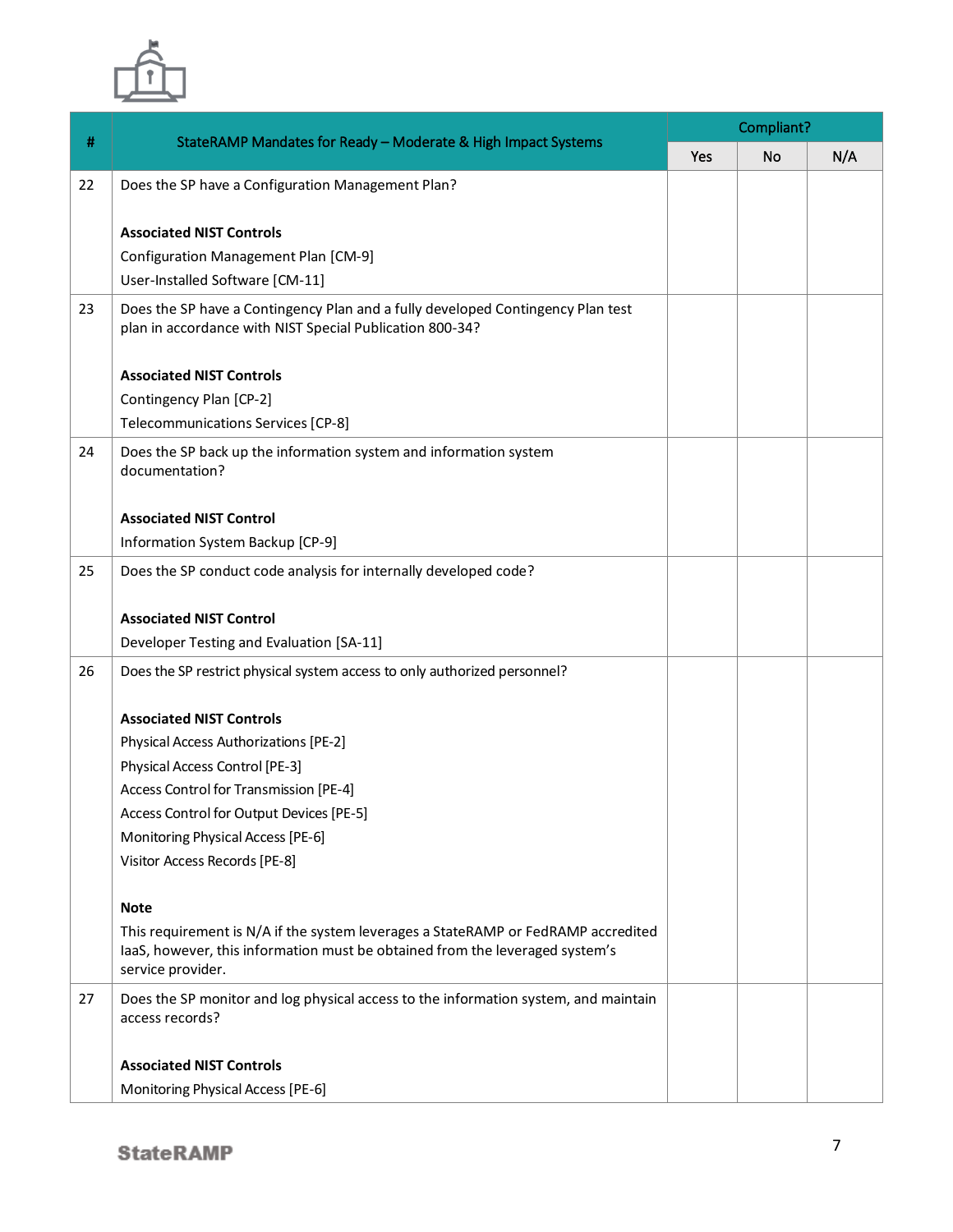

|    |                                                                                                                                                                                        | Compliant? |           |     |  |
|----|----------------------------------------------------------------------------------------------------------------------------------------------------------------------------------------|------------|-----------|-----|--|
| #  | StateRAMP Mandates for Ready - Moderate & High Impact Systems                                                                                                                          | Yes        | <b>No</b> | N/A |  |
|    | Visitor Access Records [PE-8]                                                                                                                                                          |            |           |     |  |
|    |                                                                                                                                                                                        |            |           |     |  |
|    | <b>Note</b>                                                                                                                                                                            |            |           |     |  |
|    | This requirement is N/A if the system leverages a StateRAMP or FedRAMP accredited<br>laaS, however, this information must be obtained from the leveraged system's<br>service provider. |            |           |     |  |
| 28 | Does the SP monitor and respond to physical intrusion alarms and surveillance<br>equipment?                                                                                            |            |           |     |  |
|    | <b>Associated NIST Control</b>                                                                                                                                                         |            |           |     |  |
|    | Monitoring Physical Access   Intrusion Alarms & Surveillance Equipment [PE-6 (1)]                                                                                                      |            |           |     |  |
|    |                                                                                                                                                                                        |            |           |     |  |
|    | <b>Note</b>                                                                                                                                                                            |            |           |     |  |
|    | This requirement is N/A if the system leverages a StateRAMP or FedRAMP accredited<br>laaS, however, this information must be obtained from the leveraged system's<br>service provider. |            |           |     |  |
| 29 | Does the system have or use alternate telecommunications providers?                                                                                                                    |            |           |     |  |
|    | <b>Associated NIST Controls</b>                                                                                                                                                        |            |           |     |  |
|    | Telecommunication Services [CP-8]                                                                                                                                                      |            |           |     |  |
|    | Telecommunication Services   Single Point of Failure [CP-8 (2)]                                                                                                                        |            |           |     |  |
|    | <b>Note</b>                                                                                                                                                                            |            |           |     |  |
|    | This requirement is N/A if the system leverages a StateRAMP or FedRAMP accredited<br>laaS, however, this information must be obtained from the leveraged system's<br>service provider. |            |           |     |  |
| 30 | Does the system have backup power generation or other redundancy?                                                                                                                      |            |           |     |  |
|    | <b>Associated NIST Controls</b>                                                                                                                                                        |            |           |     |  |
|    | Emergency Power [PE-11]                                                                                                                                                                |            |           |     |  |
|    | <b>Note</b>                                                                                                                                                                            |            |           |     |  |
|    | This requirement is N/A if the system leverages a StateRAMP or FedRAMP accredited<br>laaS, however, this information must be obtained from the leveraged system's<br>service provider. |            |           |     |  |
| 31 | Does the SP have service level agreements (SLAs) in place with all<br>telecommunications providers?                                                                                    |            |           |     |  |
|    | <b>Associated NIST Control</b>                                                                                                                                                         |            |           |     |  |
|    | Telecommunications Services   Priority of Service Provisions [CP-8 (1)]                                                                                                                |            |           |     |  |
|    |                                                                                                                                                                                        |            |           |     |  |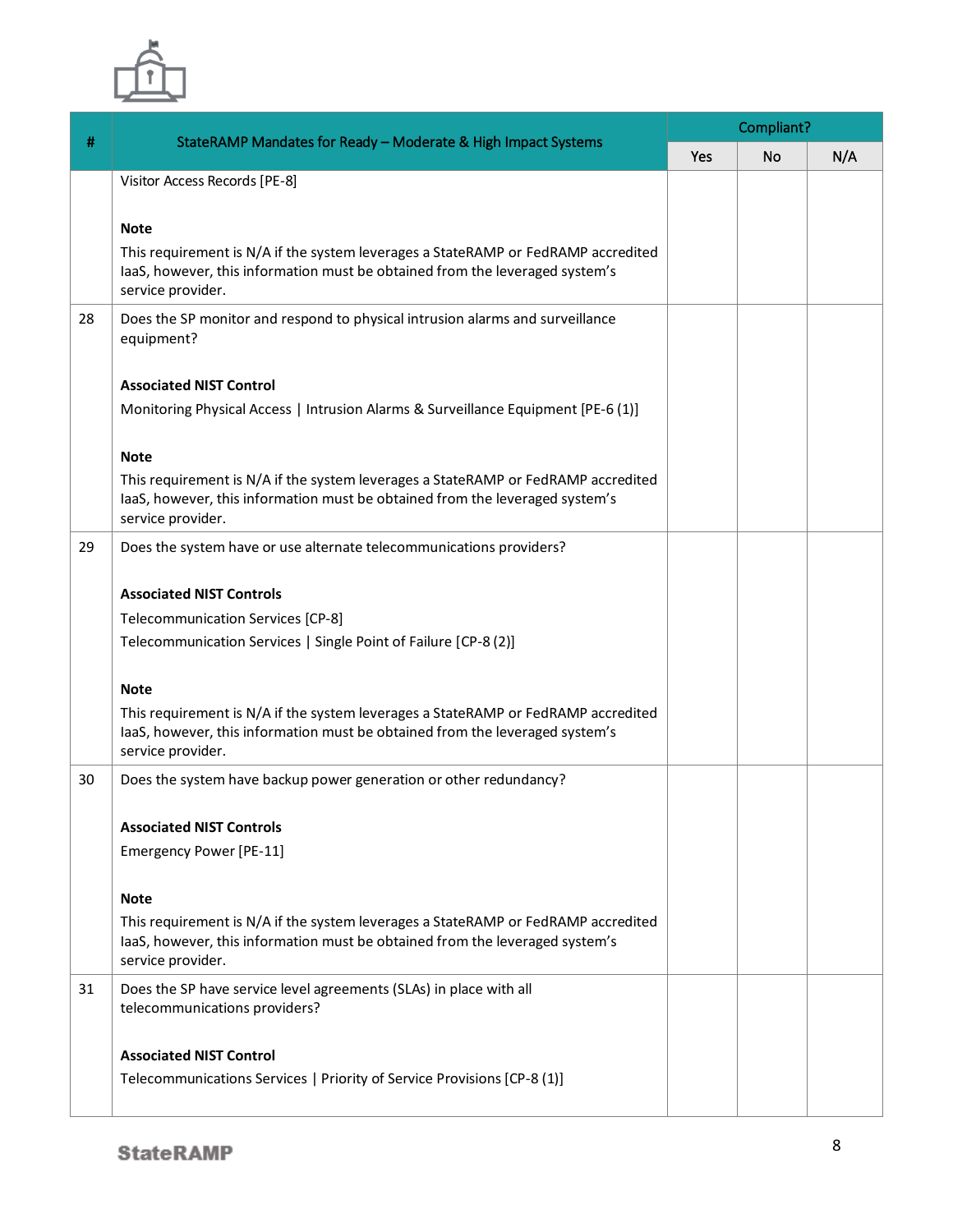

|   |                                                                                                                                                                                                            | Compliant? |           |     |  |
|---|------------------------------------------------------------------------------------------------------------------------------------------------------------------------------------------------------------|------------|-----------|-----|--|
| # | StateRAMP Mandates for Ready - Moderate & High Impact Systems                                                                                                                                              | Yes        | <b>No</b> | N/A |  |
|   | <b>Note</b>                                                                                                                                                                                                |            |           |     |  |
|   | This requirement is N/A if the system leverages a StateRAMP or FedRAMP accredited<br>laaS, however, this information must be obtained from the leveraged system's<br>service provider.                     |            |           |     |  |
|   | Does the SP perform exit interviews with terminated personnel to retrieve any<br>security or authentication-related items and disable the terminated individual's<br>system access the day of termination? |            |           |     |  |
|   | <b>Associated NIST Control</b>                                                                                                                                                                             |            |           |     |  |
|   | Personnel Termination [PS-4]                                                                                                                                                                               |            |           |     |  |

To achieve Ready Status, a service provider must have the required Ready Documentation.

|   | <b>StateRAMP Required Ready Documentation</b> | Completed? |           |     |  |
|---|-----------------------------------------------|------------|-----------|-----|--|
| # |                                               | <b>Yes</b> | <b>No</b> | N/A |  |
|   | Boundary Diagram                              |            |           |     |  |
|   | StateRAMP Inventory Worksheet                 |            |           |     |  |
|   | Roles & Permissions Matrix                    |            |           |     |  |

To achieve Ready Status, a service provider must complete, at minimum, 50% or 21 of the StateRAMP Documents.

|                | <b>StateRAMP Documentation</b><br>(Minimum of 50% Documents Must be Completed for Ready) | <b>Compliant?</b> |           |     |
|----------------|------------------------------------------------------------------------------------------|-------------------|-----------|-----|
| #              |                                                                                          | <b>Yes</b>        | <b>No</b> | N/A |
| 1              | System Security Plan (SSP)                                                               |                   |           |     |
| $\overline{2}$ | Incident Response Plan                                                                   |                   |           |     |
| 3              | Information System Contingency Plan                                                      |                   |           |     |
| 4              | <b>Configuration Management Plan</b>                                                     |                   |           |     |
| 5              | <b>Rules of Behavior</b>                                                                 |                   |           |     |
| 6              | <b>Control Implementation Summary</b>                                                    |                   |           |     |
| 7              | <b>Continuous Monitoring Plan</b>                                                        |                   |           |     |
| 8              | User Guide                                                                               |                   |           |     |
| 9              | Separation of Duties (SOD)                                                               |                   |           |     |
| 10             | Security Policy - Access Control (AC)                                                    |                   |           |     |

**StateRAMP**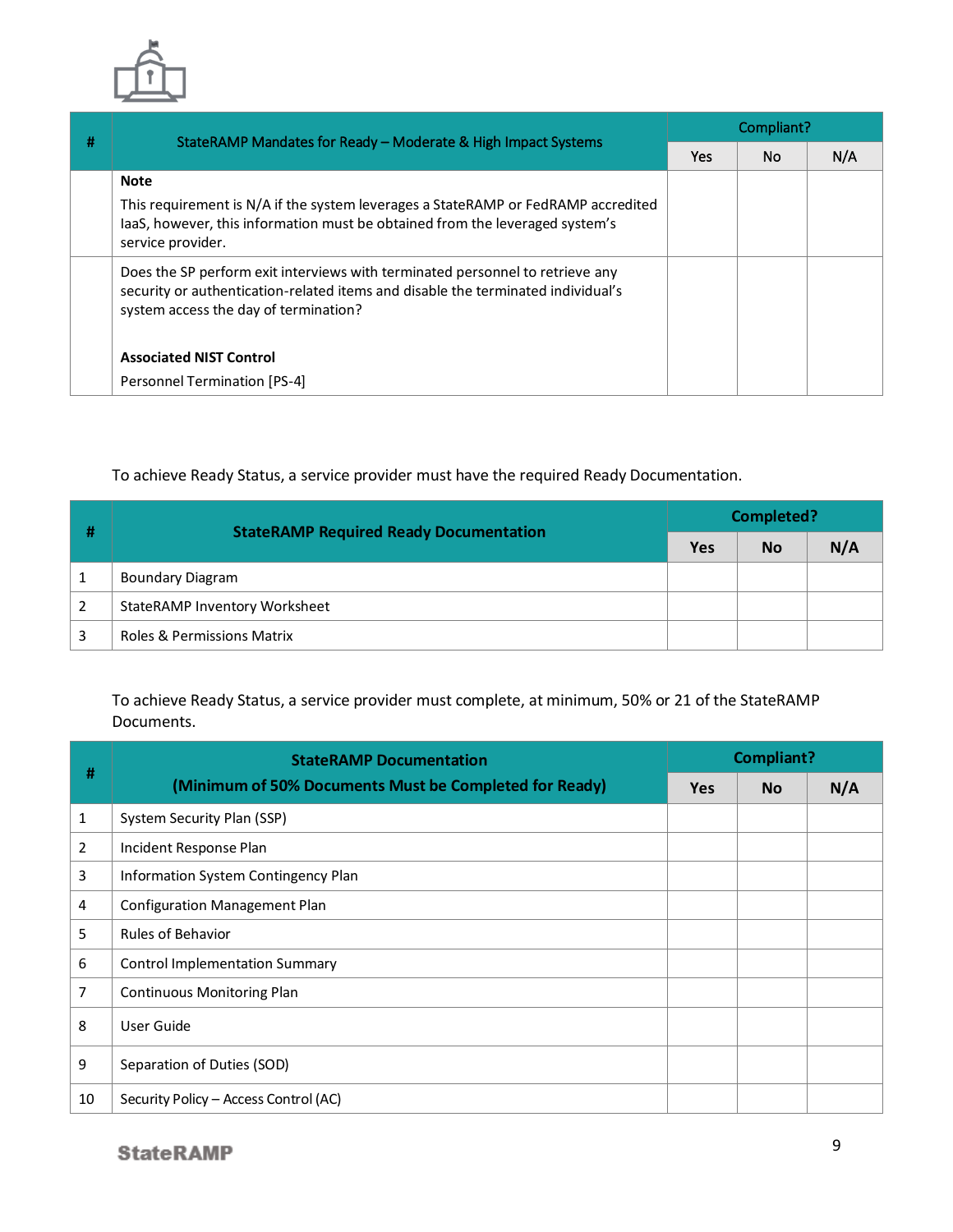

| #  | <b>StateRAMP Documentation</b>                                | Compliant? |           |     |  |
|----|---------------------------------------------------------------|------------|-----------|-----|--|
|    | (Minimum of 50% Documents Must be Completed for Ready)        | <b>Yes</b> | <b>No</b> | N/A |  |
| 11 | Security Policy - Awareness & Training (AT)                   |            |           |     |  |
| 12 | Security Policy - Audit & Accountability (AU)                 |            |           |     |  |
| 13 | Security Policy - Security Assessment & Authorization (CA)    |            |           |     |  |
| 14 | Security Policy - Configuration Management (CM)               |            |           |     |  |
| 15 | Security Policy - Contingency Planning (CP)                   |            |           |     |  |
| 16 | Security Policy - Identification & Authentication (IA)        |            |           |     |  |
| 17 | Security Policy - Incident Response (IR)                      |            |           |     |  |
| 18 | Security Policy - Maintenance (MA)                            |            |           |     |  |
| 19 | Security Policy - Media Protection (MP)                       |            |           |     |  |
| 20 | Security Policy - Personnel Security (PS)                     |            |           |     |  |
| 21 | Security Policy - Physical & Environmental (PE)               |            |           |     |  |
| 22 | Security Policy - Planning (PL)                               |            |           |     |  |
| 23 | Security Policy - Risk Assessment (RA)                        |            |           |     |  |
| 24 | Security Policy - Systems & Services Acquisition (SA)         |            |           |     |  |
| 25 | Security Policy - Systems & Communications Protection (SC)    |            |           |     |  |
| 26 | Security Policy - Systems & Information Integrity (SI)        |            |           |     |  |
| 27 | Security Procedure - Access Control (AC)                      |            |           |     |  |
| 28 | Security Procedure - Awareness & Training (AT)                |            |           |     |  |
| 29 | Security Procedure - Audit & Accountability (AU)              |            |           |     |  |
| 30 | Security Procedure - Security Assessment & Authorization (CA) |            |           |     |  |
| 31 | Security Procedure - Configuration Management (CM)            |            |           |     |  |
| 32 | Security Procedure - Contingency Planning (CP)                |            |           |     |  |
| 33 | Security Procedure - Identification & Authentication (IA)     |            |           |     |  |
| 34 | Security Procedure - Incident Response (IR)                   |            |           |     |  |
| 35 | Security Procedure - Maintenance (MA)                         |            |           |     |  |
| 36 | Security Procedure - Media Protection (MP)                    |            |           |     |  |
| 37 | Security Procedure - Personnel Security (PS)                  |            |           |     |  |
| 38 | Security Procedure - Physical & Environmental (PE)            |            |           |     |  |
| 39 | Security Procedure - Planning (PL)                            |            |           |     |  |
| 40 | Security Procedure - Risk Assessment (RA)                     |            |           |     |  |
| 41 | Security Procedure - Systems & Services Acquisition (SA)      |            |           |     |  |
| 42 | Security Procedure - Systems & Communications Protection (SC) |            |           |     |  |